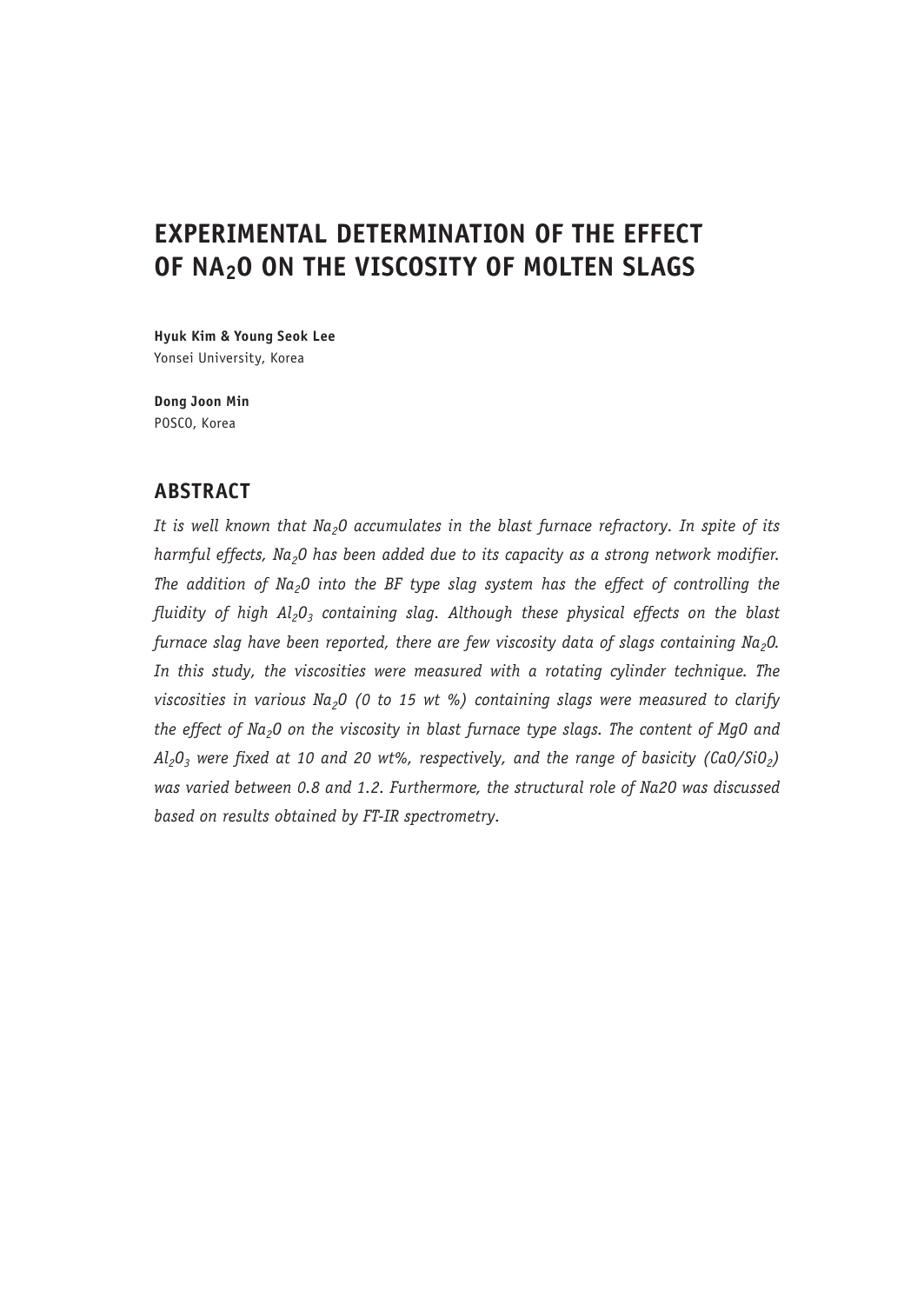## **INTRODUCTION**

In recent times, the addition of slag modifiers such as CaO has been reduced, mostly to lower the energy consumption in iron making processes. As a result, the slag quantity has been reduced, leading to an increase in the concentration of all constituents except CaO. In addition, in order to lower the unit cost of the product, there has been a trend to use lower quality ores; as a result, the slag compositions have trended towards lower basicity and higher alumina contents. Moreover, high pulverized coal ratio (PCR) is recommended in view of environmental issues, also causing changes in basicity and alumina content of blast furnace slags.

The viscous behavior of BF type slags has already been studied by several researchers [1, 2, 3], but only a few studies have dealt with low basicity- high alumina and higher viscosity slags [4]. For such slag systems, Na<sub>2</sub>O additions could be an effective solution to decrease the viscosity; however, few data are available.

In this study, the effect of Na<sub>2</sub>O on the viscosities of CaO-SiO<sub>2</sub>-MgO-Al<sub>2</sub>O<sub>3</sub>-Na<sub>2</sub>O slags in the range of C/S=0.8-1.2, 10 wt% MgO, 20 wt%  $Al_2O_3$  and 0-15 wt%  $Na_2O$  were measured. Furthermore, the viscous behavior was investigated by structural analysis employing FT-IR measurement technique.

# **METHODOLOGY**

#### **Preparation of Materials**

Slag batches were prepared by mixing regent grade CaO,  $SiO<sub>2</sub>$ , MgO and  $Al<sub>2</sub>O<sub>3</sub>$  and melted in graphite crucibles under an argon (0.5 L/min) atmosphere at 1773 K. To prevent the presence of moisture and oxygen in the argon, the gas was passed through columns of drierite, silica gel and magnesium turnings at 753 K. The slag melts were kept at temperature for 3 hours for homogenization and then quenched and crushed for the experiments. Crushed, pre-melted slags were analyzed by XRF to confirm compositions.

#### **Apparatus and Procedure**

Melts were carried out in a SiC vertical resistance furnace; temperatures were measured with an R-type thermocouple and controlled with a P.I.D. devise. The bottom of the mullite reaction tube was closed with a silicon stopper while the top was partially sealed with a metallic flange permitting the insertion of a wire suspension. Viscosity measurements were carried out with the rotating cylinder technique. In the present study, the rotational torque was read by a viscometer (model LVDV-II+, Middleboro, MA) and computer recorded. The viscometer was connected to the working spindle by two suspending wires with a hook-type-joint to retard the fluctuations caused by the rotating wire. The working spindle was immersed in the center of 100 g slag melts contained in Pt-10wt%Rh crucibles. The reaction tube was flushed with argon (0.5 L/min) at 1773 K. Viscosities of the melt were measured at decreasing 25 K temperature intervals, attained by slowly cooling at a rate of -K/min.and holding them until the viscosity reached a constant value. Experiments were stopped when the viscosity reached 80 poise. After measuring the viscosities, the slag sample were reheated to 1773 K and quenched in an argon stream, analyzed for composition (X-ray Fluorescence, Bruker, SRS3400) and the structure determined by FT-IR (Spectra100, Perkin-Elmer inc., MA, USA). Compositional change before and after the test less than 1 wt%. The measurement procedure was described in detail elsewhere [3, 5].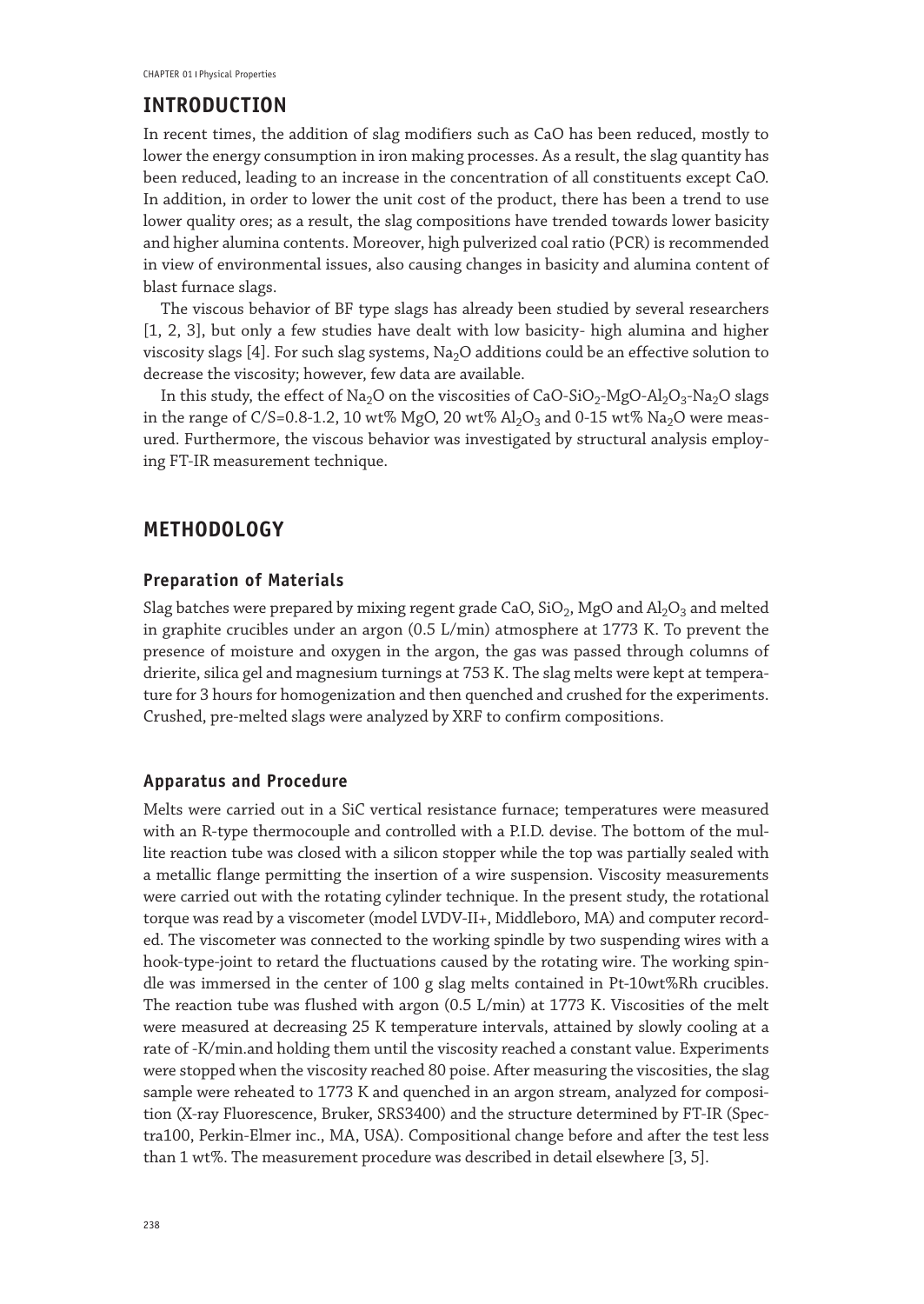# **RESULTS AND DISCUSSION**

Viscosities of the CaO-SiO<sub>2</sub>-MgO-Al<sub>2</sub>O<sub>3</sub>-(Na<sub>2</sub>O) slag system were measured. Slag compositions ranged between 0.8 and 1.2 in terms  $CaO/SiO<sub>2</sub>$  in order to simulate blast furnace type slag systems.

| No.            | CaO   | SiO <sub>2</sub> | Mg <sub>0</sub> | Al <sub>2</sub> O <sub>3</sub> | Na <sub>2</sub> 0 | CaO/SiO <sub>2</sub> |
|----------------|-------|------------------|-----------------|--------------------------------|-------------------|----------------------|
| $\mathbf{1}$   | 31.11 | 38.89            | 10              | 20                             | $\pmb{0}$         | 0.8                  |
| $\overline{c}$ | 30.67 | 38.33            | 10              | 20                             | $\mathbf{1}$      | 0.8                  |
| 3              | 29.78 | 37.22            | 10              | 20                             | 3                 | 0.8                  |
| 4              | 28.89 | 36.11            | 10              | 20                             | 5                 | 0.8                  |
| 5              | 26.67 | 33.33            | 10              | 20                             | 10                | 0.8                  |
| 6              | 24.44 | 30.56            | 10              | 20                             | 15                | 0.8                  |
| 7              | 35    | 35               | 10              | 20                             | $\pmb{0}$         | 1                    |
| 8              | 34.5  | 34.5             | 10              | 20                             | 1                 | $\mathbf{1}$         |
| 9              | 33.5  | 33.5             | 10              | 20                             | 3                 | $\mathbf{1}$         |
| 10             | 32.5  | 32.5             | 10              | 20                             | 5                 | $\mathbf{1}$         |
| 11             | 30    | 30               | 10              | 20                             | 10                | $\mathbf{1}$         |
| 12             | 27.5  | 27.5             | 10              | 20                             | 15                | $\mathbf{1}$         |
| 13             | 38.18 | 31.82            | 10              | 20                             | $\pmb{0}$         | 1.2                  |
| 14             | 37.64 | 31.36            | 10              | 20                             | $\mathbf{1}$      | 1.2                  |
| 15             | 36.55 | 30.45            | 10              | 20                             | 3                 | 1.2                  |
| 16             | 35.45 | 29.55            | 10              | 20                             | 5                 | 1.2                  |
| 17             | 32.73 | 27.27            | 10              | 20                             | 10                | 1.2                  |
| 18             | 30    | 25               | 10              | 20                             | 15                | 1.2                  |

Table 1: Experimental compositions

The MgO content was fixed at 10 wt% as a standard composition and 20 wt% of  $Al_2O_3$ was added. Preliminary viscosity values are presented in Figure 1; they compare well with previous data, as determined by other researchers.



Figure 1: Viscosity changes as a function of  $(Ca0+Mg0+Na_2O)/(SiO_2+AI_2O_3)$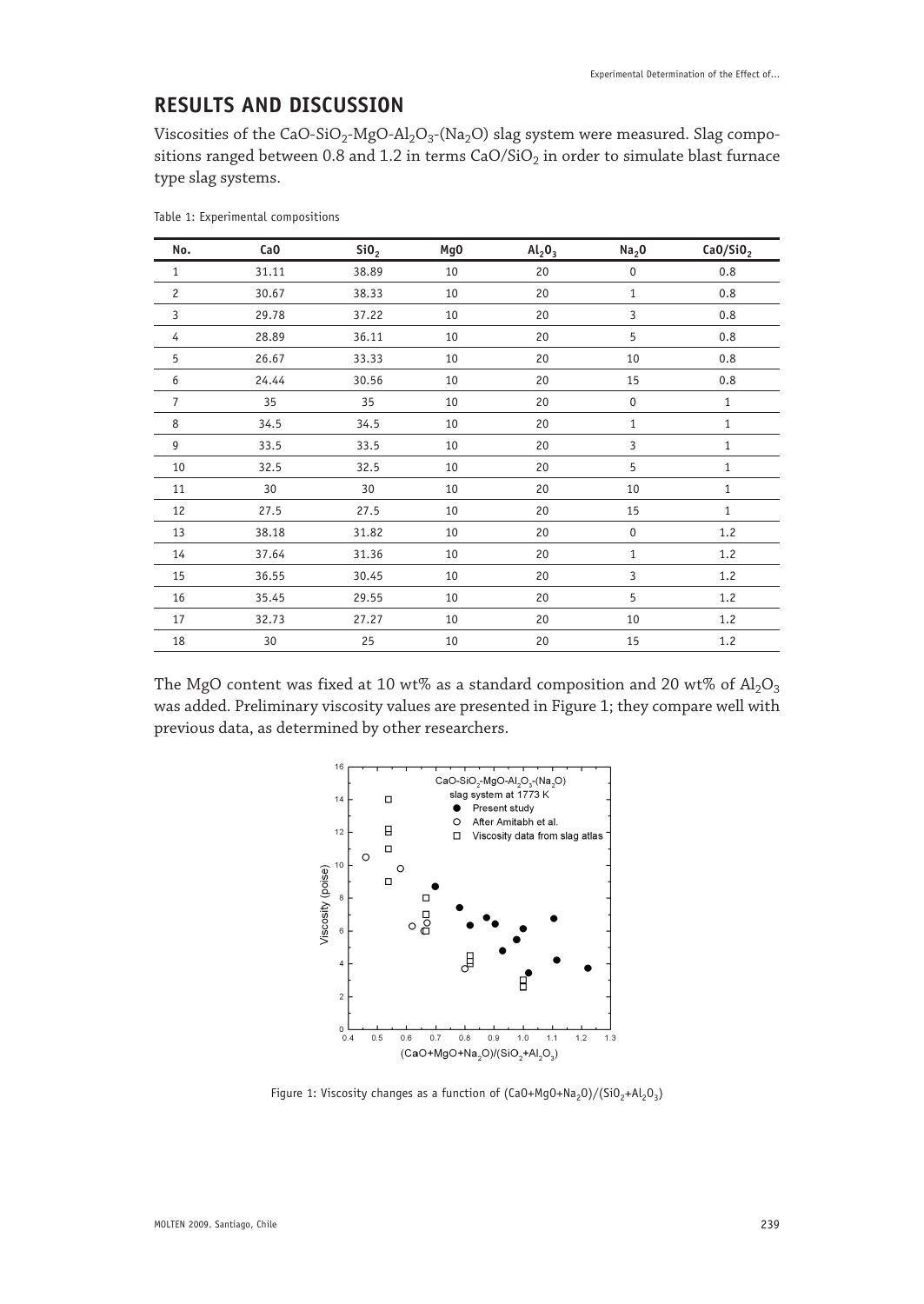#### **Effect of Basicity**

The effect of the ratio of (wt%CaO+wt%MgO+wt%Na<sub>2</sub>O)/(wt%SiO<sub>2</sub>+wt%Al<sub>2</sub>O<sub>3</sub>) (=B) is shown in Figure 1. Because the electro negativity of  $Na^+$  is much larger than for  $Ca^{2+}$ , Na<sub>2</sub>O behaves as a basic oxide and the mole ratio  $Al_2O_3/RO$  (RO: basic oxide) is smaller than unity so that  $Al_2O_3$  was treated as acidic oxide. The viscosities decreased with increasing values of B. In general, added  $O<sub>2</sub>$ -ions modify the polymerized silicate structure so that the network becomes simpler and includes short range ordered groups. [6] The viscosity decreases linearly until the activity of  $2CaO·SiO<sub>2</sub>$  is definitely increased [3, 5]. Figure 2, 3 and 4 show the change of viscosities as a function of reciprocal temperature at each ratio of CaO/SiO<sub>2</sub> (=B). As shown in Figure 2, 3 and 4, the viscosities at 1773 K decreased with increasing B. Also, because of the difference of primary phase, Tcr was changed and the shape of viscous changes gets flatter with increasing B.



Figure 2: Viscosity changes as a function of reciprocal temperature at CaO/SiO<sub>2</sub> = 0.8



Figure 3: Viscosity changes as a function of reciprocal temperature at CaO/SiO<sub>2</sub> = 1.0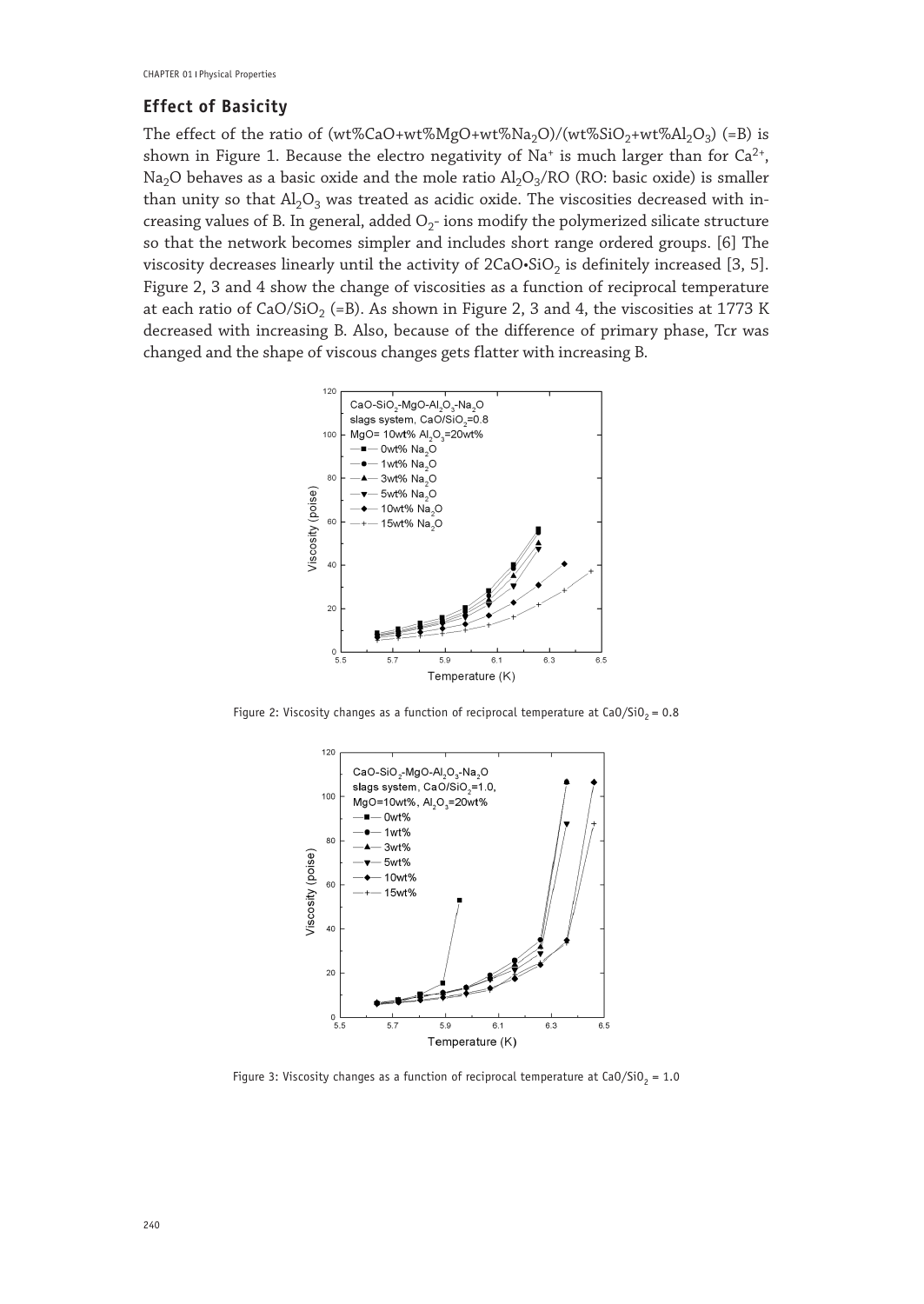

Figure 4: Viscosity changes as a function of reciprocal temperature at CaO/SiO<sub>2</sub> = 1.2

#### **Effect of Na<sub>2</sub>O**

The dependence of slag viscosity on reciprocal temperature at different  $Na<sub>2</sub>O$  and  $CaO/$  $SiO<sub>2</sub>$  values = 0.8, 1.0 and 1.2, is shown in Figure 2, 3 and 4. The Na<sub>2</sub>O content does not significantly affect viscosity in the fully liquid region at  $B = 1.0$  and 1.2, but has a remarkable influence on the crystallization temperature. The crystallization temperature is shifted to lower temperature with increasing  $Na<sub>2</sub>O$  contents.

Figure 5, 6 and 7 shows the effect of Na<sub>2</sub>O on viscosity of CaO-SiO<sub>2</sub>-MgO-Al<sub>2</sub>O<sub>3</sub>-Na<sub>2</sub>O slags system at 1673 K, 1723 K and 1773 K. The slag viscosity decreases with increasing basicity from 0.8 to 1.2 and contents of  $Na<sub>2</sub>O$  at fixed MgO. In case of the fully liquid region, the effect of Na<sub>2</sub>O was negligible; however, the effect of Na<sub>2</sub>O is significant in the temperature range near crystallization. It is believed that this phenomenon is caused by the contribution of  $Na<sub>2</sub>O$  to decreasing melting temperature of slag.



Figure 5: Dependence of Na<sub>2</sub>O content on the viscosity at CaO/SiO<sub>2</sub> = 0.8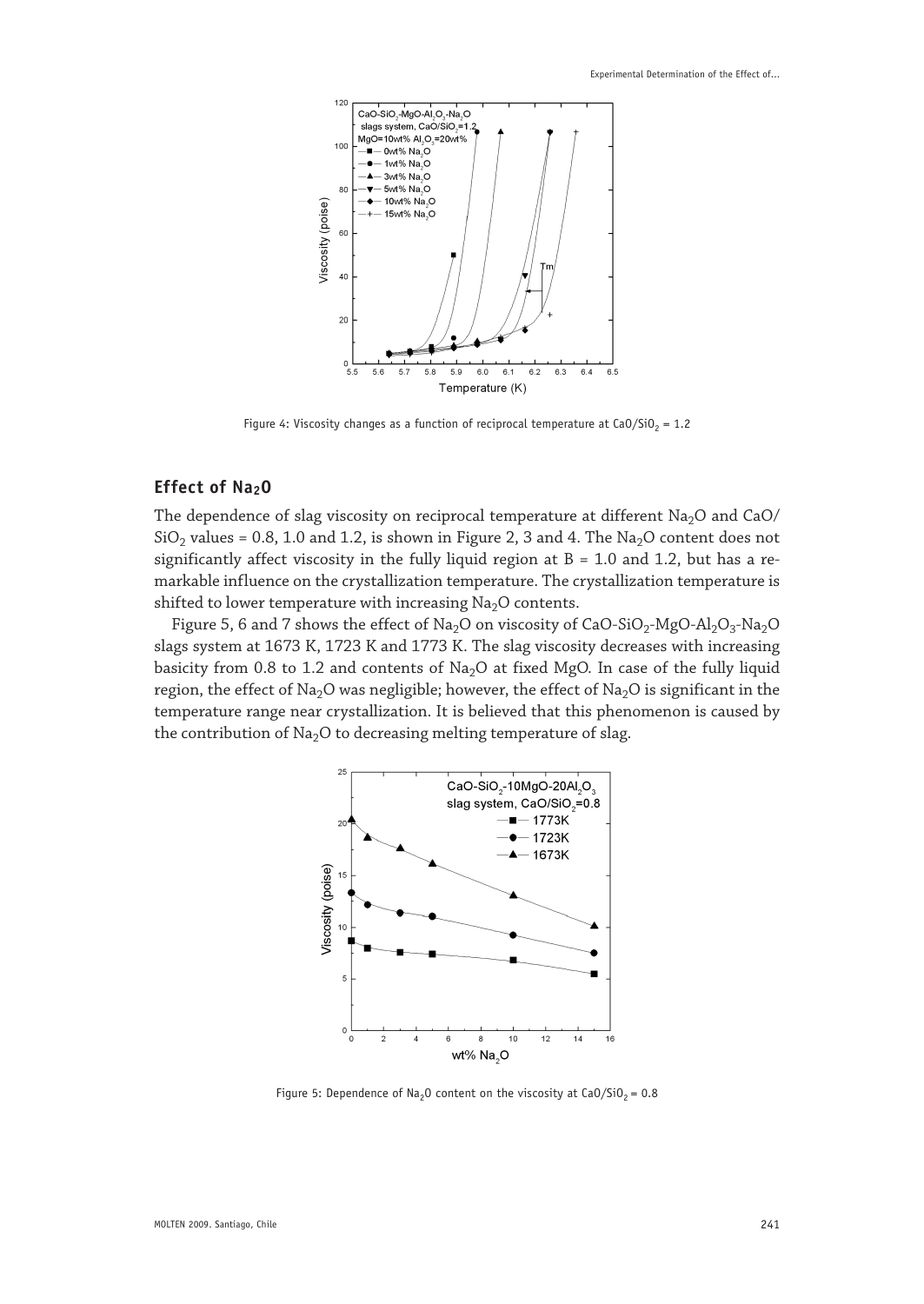

Figure 6: Dependence of Na<sub>2</sub>O content on the viscosity at CaO/SiO<sub>2</sub> = 1.0



Figure 7: Dependence of Na<sub>2</sub>O content on the viscosity at CaO/SiO<sub>2</sub> = 1.2

## **Activation Energy**

In general, the temperature dependence of liquid viscosity is approximately expressed by an Arrehenius type relationship (1).

$$
\eta = A \exp\left(\frac{H_{\eta}}{RT}\right) \tag{1}
$$

where *A* and *R* are the pre-exponential term and gas constant, respectively, and *H*η is the activation energy for viscous flow. The activation energy can be calculated from the relationship between lnη and 1/T, which represents the change of frictional resistance for viscous flow and may indicate that the structure of liquid has changed.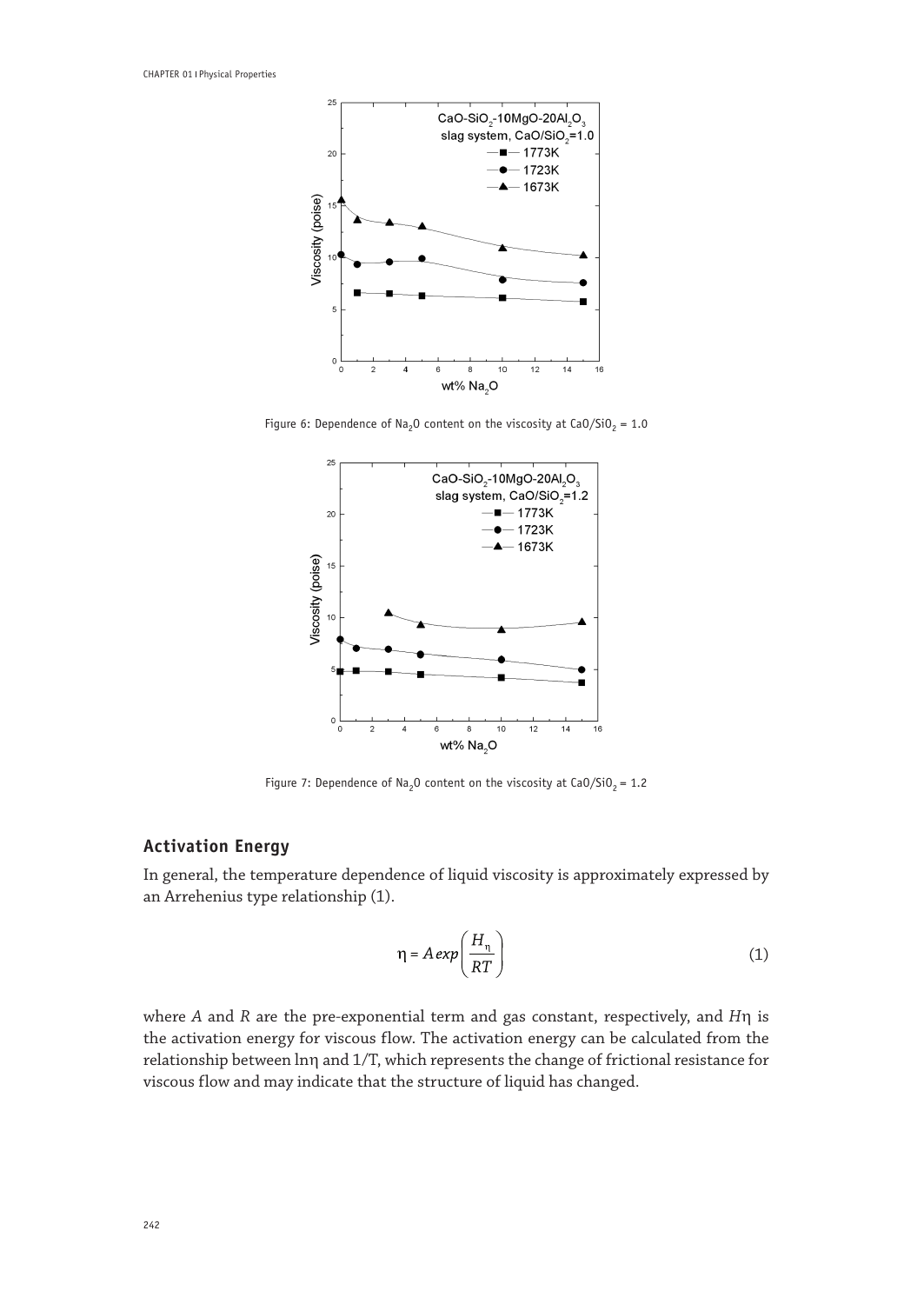

Figure 8: Changes of activation energy with various  $Na<sub>2</sub>O$  contents

The variation of activation energy as a function of  $Na<sub>2</sub>O$  content is shown in Figure 8. The activation energies are calculated above the crystallization temperature in order to exclude the effect of precipitated solid particles in the melt. The activation energy decreases as both of basicity and  $Na<sub>2</sub>O$  contents increase. In general, basic oxide makes the slag structure simple by modifying the network structure of silicates. CaO and Na<sub>2</sub>O are basic oxides so that the units for viscous flow are getting smaller and the frictional resistance is reduced.

#### **Structural Analysis**

Figure 9 shows the IR spectra of CaO-SiO<sub>2</sub>-10 wt% MgO-20 wt% Al<sub>2</sub>O<sub>3</sub>-Na<sub>2</sub>O (CaO/ SiO<sub>2</sub>=0.8) slag systems as a function of wave number (cm<sup>-1</sup>) at different Na<sub>2</sub>O contents. The peak of Si-O bonds were found between 1030 and 850 cm<sup>-1</sup> which indicates NBO/Si is 1 to 4 [7, 8, 9, 10] Two kinds of band groups were shown in the range of 720-630  $cm<sup>-1</sup>$ and 500  $cm^{-1}$  which are assigned asymmetric stretching vibration of  $[AlO<sub>4</sub>]$ -tetrahedra and the Si-O-Al bending, respectively [10, 11, 12].



Figure 9: FT-IR spectra in CaO-SiO<sub>2</sub>-MgO-Al<sub>2</sub>O<sub>3</sub>-Na<sub>2</sub>O slag system at CaO/SiO<sub>2</sub> = 0.8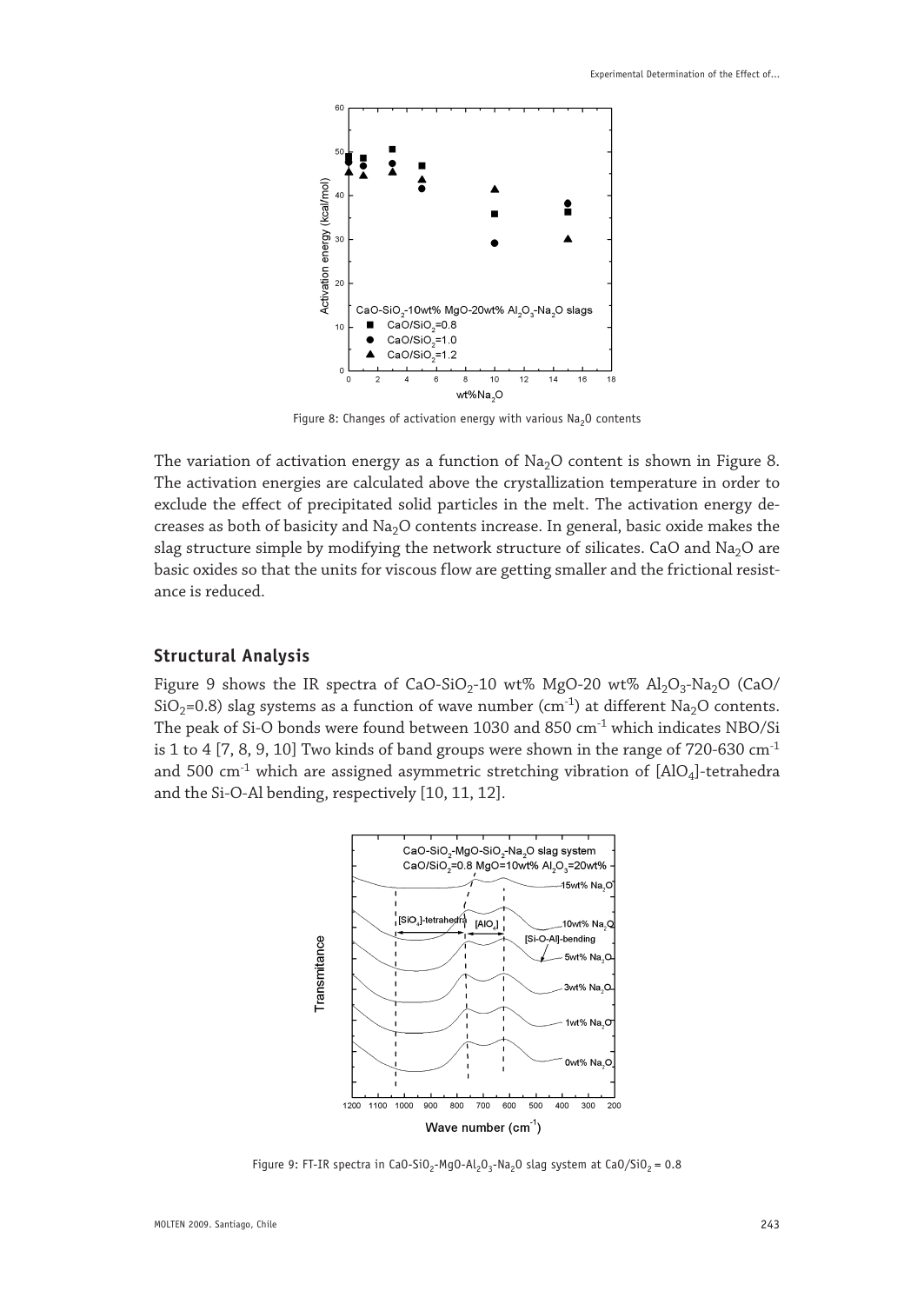

Figure 10: FT-IR spectra in CaO-SiO<sub>2</sub>-MgO-Al<sub>2</sub>O<sub>3</sub>-Na<sub>2</sub>O slag system at CaO/SiO<sub>2</sub> = 1.2

In Figure 9, the absorption of Si-O-Al bending did not change significantly since the ratio of  $SiO_2/Al_2O_3$  was not changed. However, with increasing Na<sub>2</sub>O contents, the range of the network former [AlO4]- tetrahedra become wider with the short wave number. This means that the bond tetrahedral structure has a different electric charge.  $[AlO<sub>4</sub>]$ -tetrahedra has a negative charge of -1, and the dissociated anions in the slags are tend to locate near  $[AlO<sub>4</sub>]$ -tetrahedra. The Na<sup>+</sup> from Na<sub>2</sub>O modifies the aluminate network structure preferentially [13]. When the contents of Na<sub>2</sub>O is 20 wt%, [AlO<sub>4</sub>]-tetrahedra are fairly depolymerized so that the silicate peak is shifted to the short wave number because the silicate structures are modified by the remaining anions.

Figure 10 shows the IR spectra of  $CaO-SiO<sub>2</sub>-10wt%MgO-20wt%Al<sub>2</sub>O<sub>3</sub>-Na<sub>2</sub>O$  (CaO/  $SiO<sub>2</sub>=1.2$ ) slags system as a function of wave number (cm<sup>-1</sup>) at different Na<sub>2</sub>O contents. In this slag system, CaO contents are relatively higher than that shown in Figure 9. The range of silicate structure between 1030 and 850  $cm<sup>-1</sup>$  is significantly wider than for low basicity slag sytems. The viscosity at  $CaO/SiO<sub>2</sub>=1.2$  (Figure 5(c)) slightly decreased with increasing  $Na<sub>2</sub>O$  contents and the silicate peak is also lightly wider toward the short wave number. The peak of  $[AIO_4]$ -tetrahedra is not significantly shifted because the sufficient dissociated anions, such as  $Ca^{2+}$  and  $Na^{2+}$ , modify aluminate structure preferentially, and then silicate structure is modified with increasing the  $Na<sub>2</sub>O$  content.

# **CONCLUSIONS**

The effect of adding Na<sub>2</sub>O on viscosity of CaO-SiO<sub>2</sub>-10wt%MgO-20wt%Al<sub>2</sub>O<sub>3</sub>-Na<sub>2</sub>O  $(CaO/SiO<sub>2</sub>=0.8-1.2)$  slags system was been measured by the rotating cylinder method.

- The viscosity decreased when the basicity increased in the rage from 0.8 to 1.2
- In the low basicity region, the effect of Na<sub>2</sub>O on the viscosity is significant since [AlO<sub>4</sub>]tetrahedra have a negative charge. This causes the  $[AlO<sub>4</sub>]$ -tetrahedra to modify in preference to the silicate structure
- In the high basicity region, anions for modifying  $[AIO<sub>4</sub>]$ -tetrahedra are sufficient so that the silicate structure changes in the short-range order.